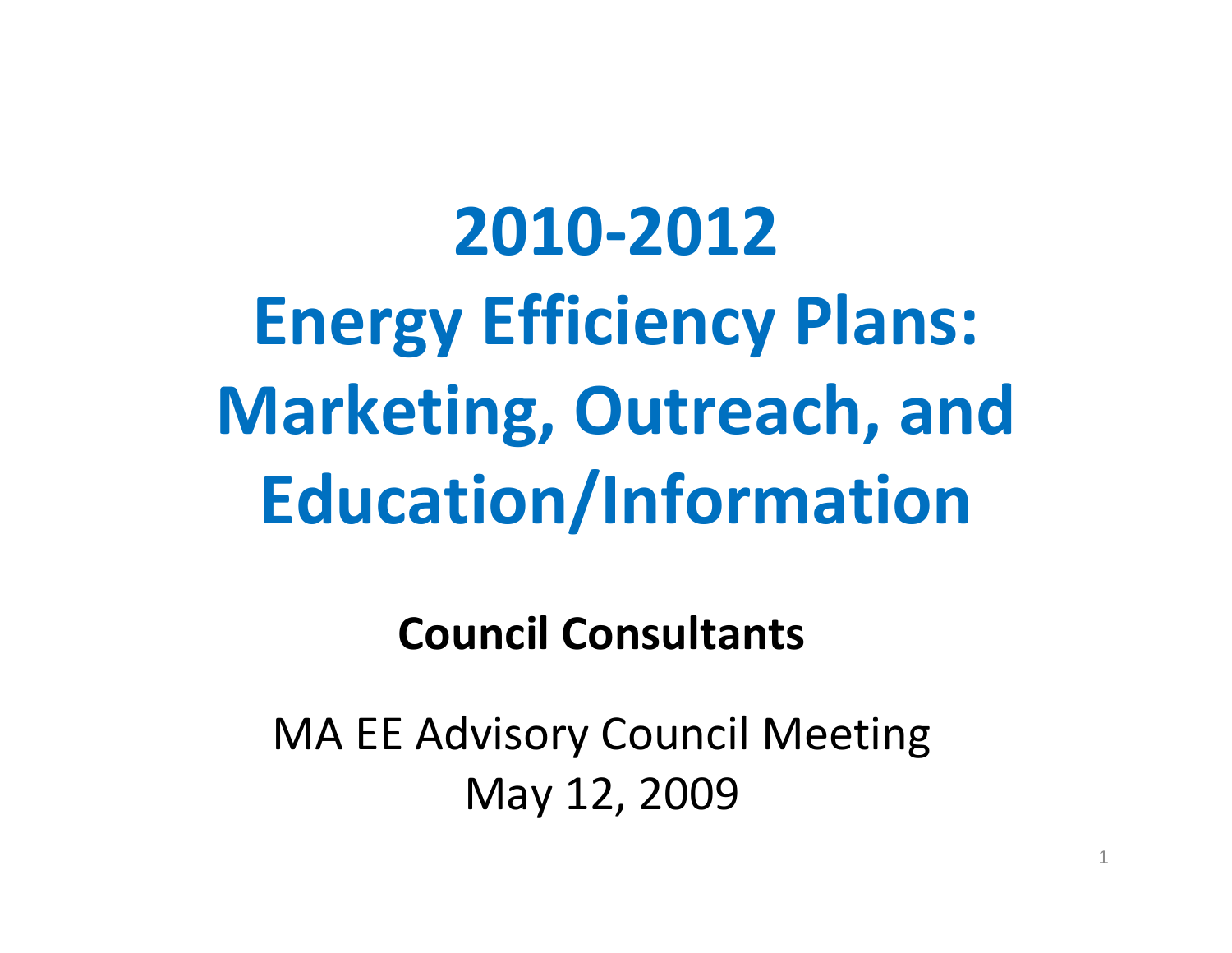### **Premise**

Targeting deeper and broader savings (and achieving much higher levels of savings and environmental benefits) *‐‐ means that ‐‐*

Different marketing, outreach, and education approaches will be needed (probably *significantly* different)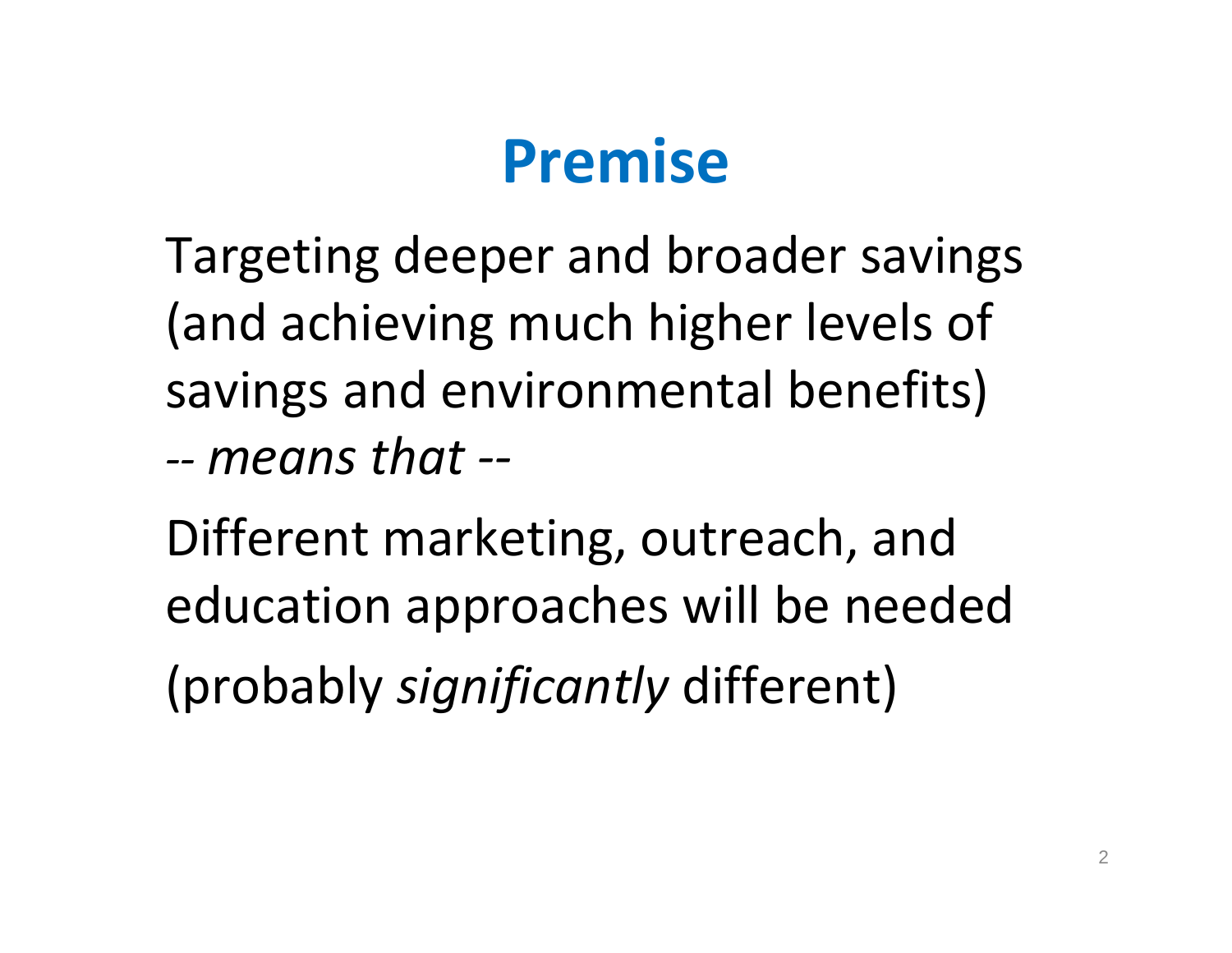# **Energy Efficiency Marketing, Outreach, and Education/Information**

- Much more than marketing the *programs* (which has been the primary focus of past marketing and education efforts)
- More marketing of and education about *energy efficiency* and why/how to take action
	- –Multiple benefits of energy efficiency
	- –What does it mean for me (the customer)
	- –Why it is important for the economy, the planet
	- How to take action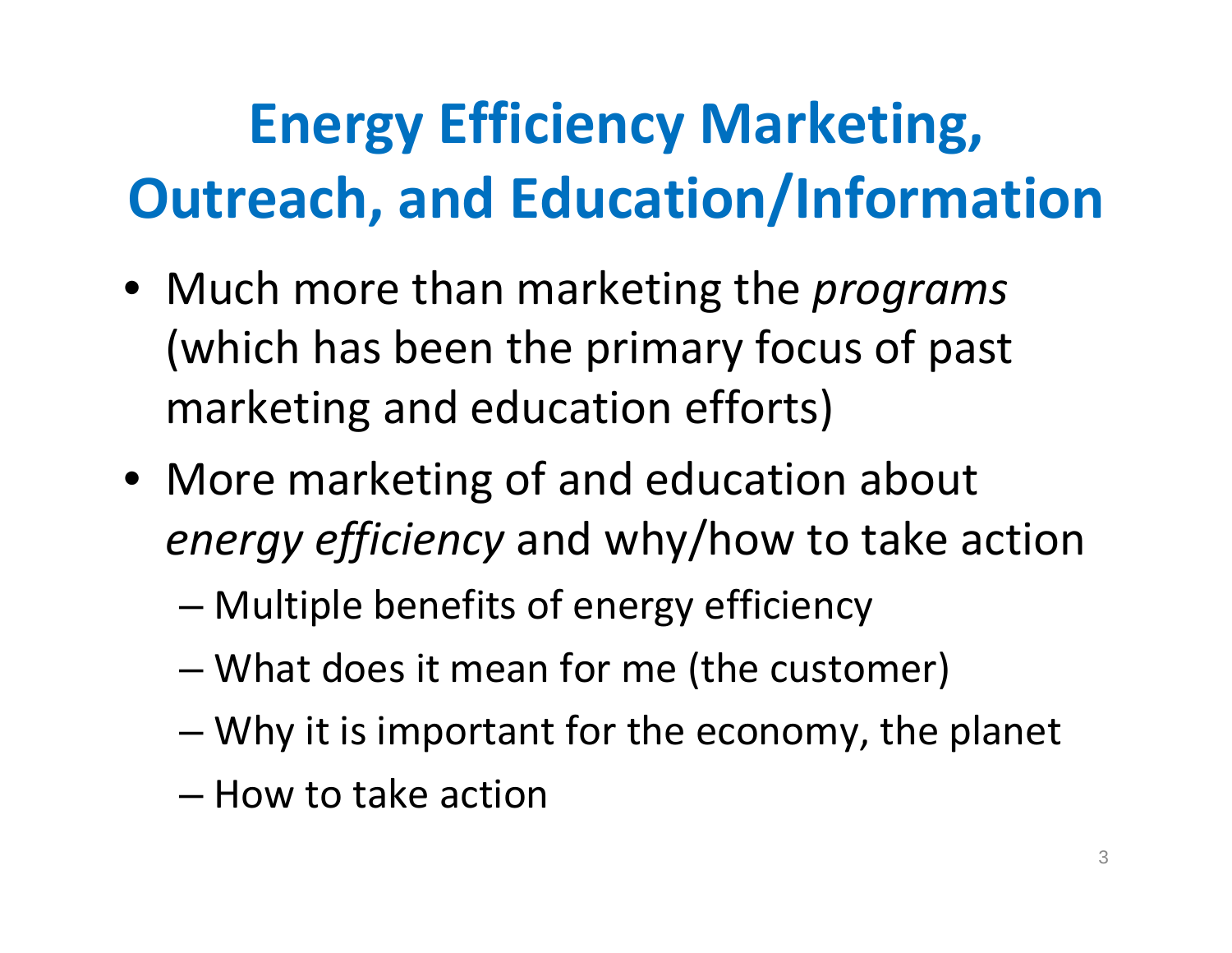# **Will require <sup>a</sup> comprehensive and multi‐faceted marketing strategy…**